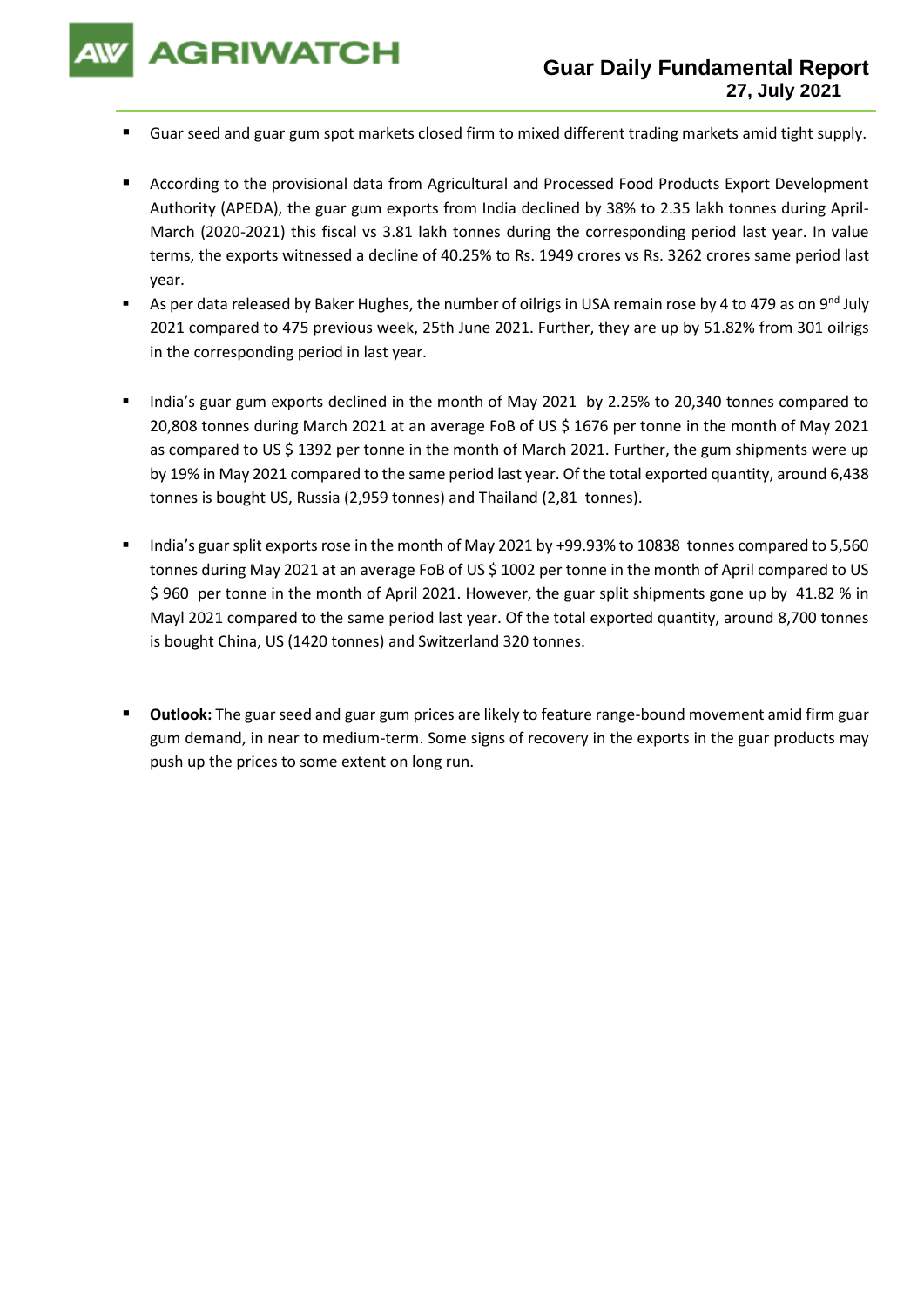

**27, July 2021**

| NCDEX-FUTURES MARKET – Guar Seed |         |      |             |      |              |        |          |       |         |
|----------------------------------|---------|------|-------------|------|--------------|--------|----------|-------|---------|
| <b>Contract</b>                  | $+/-$   | Open | <b>High</b> | Low  | <b>Close</b> | Volume | Change   | ΟI    | Change  |
| July-21                          | $+2.89$ | 4306 | 4484        | 4224 | 4323         | 57260  | $-34355$ | 53020 | $-2975$ |
| <b>Aug-21</b>                    | $+2.85$ | 4350 | 4560        | 4350 | 4390         | 23570  | $-18750$ | 21705 | 9685    |

| <b>NCDEX-FUTURES MARKET- Guar Gum</b> |         |             |             |      |              |               |        |       |          |
|---------------------------------------|---------|-------------|-------------|------|--------------|---------------|--------|-------|----------|
| <b>Contract</b>                       | +/-     | <b>Open</b> | <b>High</b> | Low  | <b>Close</b> | <b>Volume</b> | Change | ΟI    | Change   |
| $July-21$                             | $+4.39$ | 6652        | 7098        | 6652 | 6740         | 22690         | 7445   | 45400 | $-3,355$ |
| <b>Aug-21</b>                         | $+4.47$ | 6850        | 7179        | 6850 | 6830         | 12195         | 7085   | 16500 | 5,335    |

| <b>Guar seed Stock Position &amp; EDD:</b> |                          |                          |           |                |  |  |  |
|--------------------------------------------|--------------------------|--------------------------|-----------|----------------|--|--|--|
|                                            | <b>Demat</b>             | <b>In-Process</b>        | Total     | <b>EDD</b>     |  |  |  |
| <b>Stocks</b>                              | 24-Jul-21                | 24-Jul-21                | 24-Jul-21 | 17-Jul-21      |  |  |  |
| <b>Bikaner</b>                             | 17685                    | 20                       | 17705     | 19323          |  |  |  |
| <b>Deesa</b>                               | $\overline{\phantom{a}}$ | ٠                        | -         | $\blacksquare$ |  |  |  |
| Sri Ganganagar                             | 2246                     | $\overline{\phantom{a}}$ | 2246      | 2390           |  |  |  |
| Jodhpur                                    | 1099                     | $\overline{\phantom{a}}$ | 1099      | 1124           |  |  |  |
| <b>Nokha</b>                               |                          | ۰                        | ٠         | -              |  |  |  |

| <b>Guar Gum Stock Position &amp; EDD:</b> |                |                   |              |                  |  |  |  |
|-------------------------------------------|----------------|-------------------|--------------|------------------|--|--|--|
|                                           | <b>Demat</b>   | <b>In-Process</b> | <b>Total</b> | <b>EDD</b>       |  |  |  |
| <b>Stocks</b>                             | 24-Jul-21      | 24-Jul-21         | 24-Jul-21    | <b>19-Jul-21</b> |  |  |  |
| Deesa                                     |                | ۰                 |              |                  |  |  |  |
| <b>Bikaner</b>                            | 2863           | 40                | 2903         | 2644             |  |  |  |
| Jodhpur                                   | 9891           | 168               | 10059        | 9545             |  |  |  |
| <b>Nokha</b>                              | 4050           | 100               | 4150         | 3896             |  |  |  |
| Sri Ganganagar                            | 180            | 10                | 190          | 180              |  |  |  |
|                                           |                |                   |              | 23-Jul-21        |  |  |  |
| <b>Churi and Korma Prices:</b>            | 23-Jul-21      |                   |              |                  |  |  |  |
| <b>Commodity</b>                          | <b>Center</b>  |                   | Rs./75 kg.   |                  |  |  |  |
| <b>Churi</b>                              | Jodhpur        | 2050              |              |                  |  |  |  |
| Korma                                     | Jodhpur        | 3150              |              |                  |  |  |  |
| Churi                                     | Sri Ganganagar | 1800              |              |                  |  |  |  |
| Korma                                     | Sri Ganganagar |                   | 2950         |                  |  |  |  |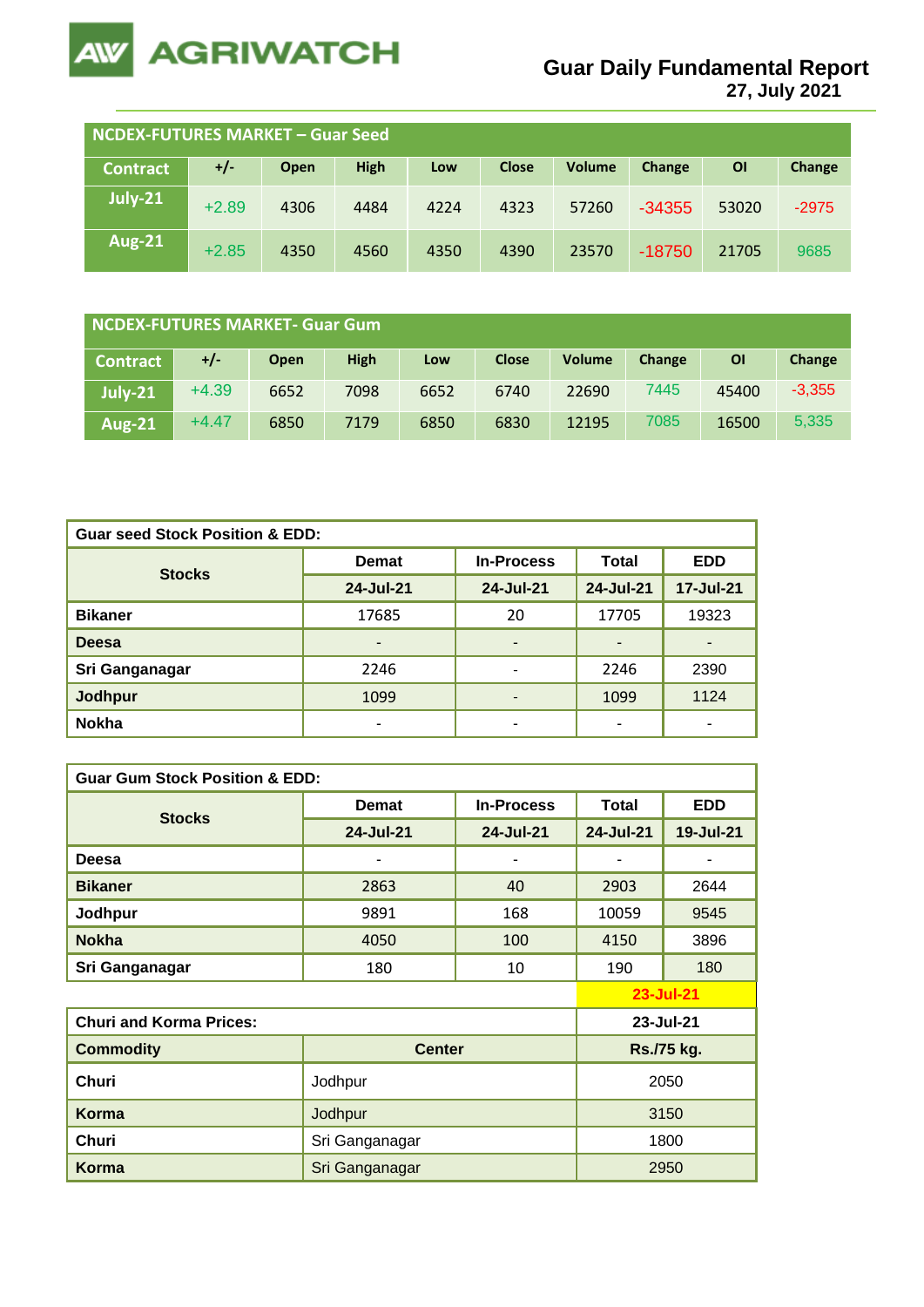

| <b>Guar Export Prices:</b>         | 23-Jul-21                   | 23-Jul-21     |               |
|------------------------------------|-----------------------------|---------------|---------------|
|                                    | Variety                     | Value (Rs/Kg) | Value (\$/MT) |
| <b>Guargum/Split (Mundra Port)</b> |                             | 63            | 846           |
|                                    | 200 Mesh 5000<br><b>CPS</b> | 80            | 1075          |
| <b>Guargum Powder</b>              | 200 Mesh 3500<br><b>CPS</b> | 75            | 1007          |
|                                    | Meal 40%                    | 30            | 403           |
| <b>Guargum Meal</b>                | Meal $50%$                  | 43            | 578           |

| <b>Guar Seed Prices at Key Spot Markets:</b> |                 |                                                                                                               |                   |                        |                              |  |  |
|----------------------------------------------|-----------------|---------------------------------------------------------------------------------------------------------------|-------------------|------------------------|------------------------------|--|--|
| <b>Commodity</b>                             |                 |                                                                                                               |                   | <b>Prices (Rs/Qtl)</b> |                              |  |  |
| <b>Guar Seed</b>                             | <b>District</b> | <b>Centre</b>                                                                                                 | $24 - July$<br>21 | $23 - July$<br>21      | <b>Change</b>                |  |  |
|                                              |                 | Jodhpur (Loose)                                                                                               | 4150              | Closed                 | $\blacksquare$               |  |  |
|                                              | Jodhpur         | Jodhpur(Delivery)                                                                                             | 4358              | Closed                 | $\blacksquare$               |  |  |
|                                              |                 | Sri-Ganganagar(Loose)                                                                                         | 4025              | 4025                   | <b>Unch</b>                  |  |  |
|                                              |                 | Sri-Ganganagar (Delivery)                                                                                     | 4175              | 4175                   | <b>Unch</b>                  |  |  |
|                                              | Sri-Ganganagar  | Rawla (Loose)                                                                                                 | <b>NR</b>         | <b>NR</b>              | $\blacksquare$               |  |  |
|                                              |                 | Gharsana (Loose)<br><b>NA</b>                                                                                 |                   | <b>NA</b>              | $\blacksquare$               |  |  |
|                                              |                 | Raisinghnagar (Loose)                                                                                         | 4050              | 4074                   | $-24$                        |  |  |
| Rajasthan                                    |                 | Bikaner (Loose)                                                                                               | 4110              | 4060                   | 50                           |  |  |
|                                              |                 | Bikaner (Delivery)<br>4316<br>Nokha(Loose)<br>4100<br>Nokha (Delivery)<br>4305<br>Khajuwala (Loose)<br>Closed |                   | 4263                   | 53                           |  |  |
|                                              |                 | 4100<br>4305<br>Khajuwala (Delivery)<br>Closed                                                                |                   |                        | <b>Unch</b>                  |  |  |
|                                              | <b>Bikaner</b>  |                                                                                                               |                   |                        | <b>Unch</b>                  |  |  |
|                                              |                 |                                                                                                               |                   | 4160                   | $\qquad \qquad \blacksquare$ |  |  |
|                                              |                 |                                                                                                               |                   | 4368                   |                              |  |  |
|                                              |                 | Lunkaransar (Loose)                                                                                           | 4050              | <b>Unch</b>            |                              |  |  |
|                                              |                 | Hanumangarh (Loose)                                                                                           | 4000              | 4000                   | <b>Unch</b>                  |  |  |
|                                              |                 | Hanumangarh (Delivery)                                                                                        | 4200              | 4200                   | <b>Unch</b>                  |  |  |
|                                              | Hanumangarh     | Nohar (Loose)                                                                                                 | <b>NR</b>         | <b>NR</b>              | $\blacksquare$               |  |  |
|                                              |                 | Pilibanga (Loose)                                                                                             |                   |                        |                              |  |  |
|                                              | <b>Nagaur</b>   | Nagaur (Loose)                                                                                                | 3950              | 4000                   | $-50$                        |  |  |
|                                              | <b>Churu</b>    | Churu (Delivery)                                                                                              | <b>NR</b>         | NR.                    | $\blacksquare$               |  |  |
|                                              | <b>Alwar</b>    | Alwar (Loose)                                                                                                 | <b>NR</b>         | NR.                    | $\blacksquare$               |  |  |
|                                              | <b>Hisar</b>    | Adampur (Loose)                                                                                               | 3950              | 3965                   | $-15$                        |  |  |
| Haryana                                      |                 | Adampur (Delivery)                                                                                            | 4148              | 4163                   | $-16$                        |  |  |
|                                              | <b>Bhiwani</b>  | Bhiwani (Delivery)                                                                                            | 4300              | 4300                   | <b>Unch</b>                  |  |  |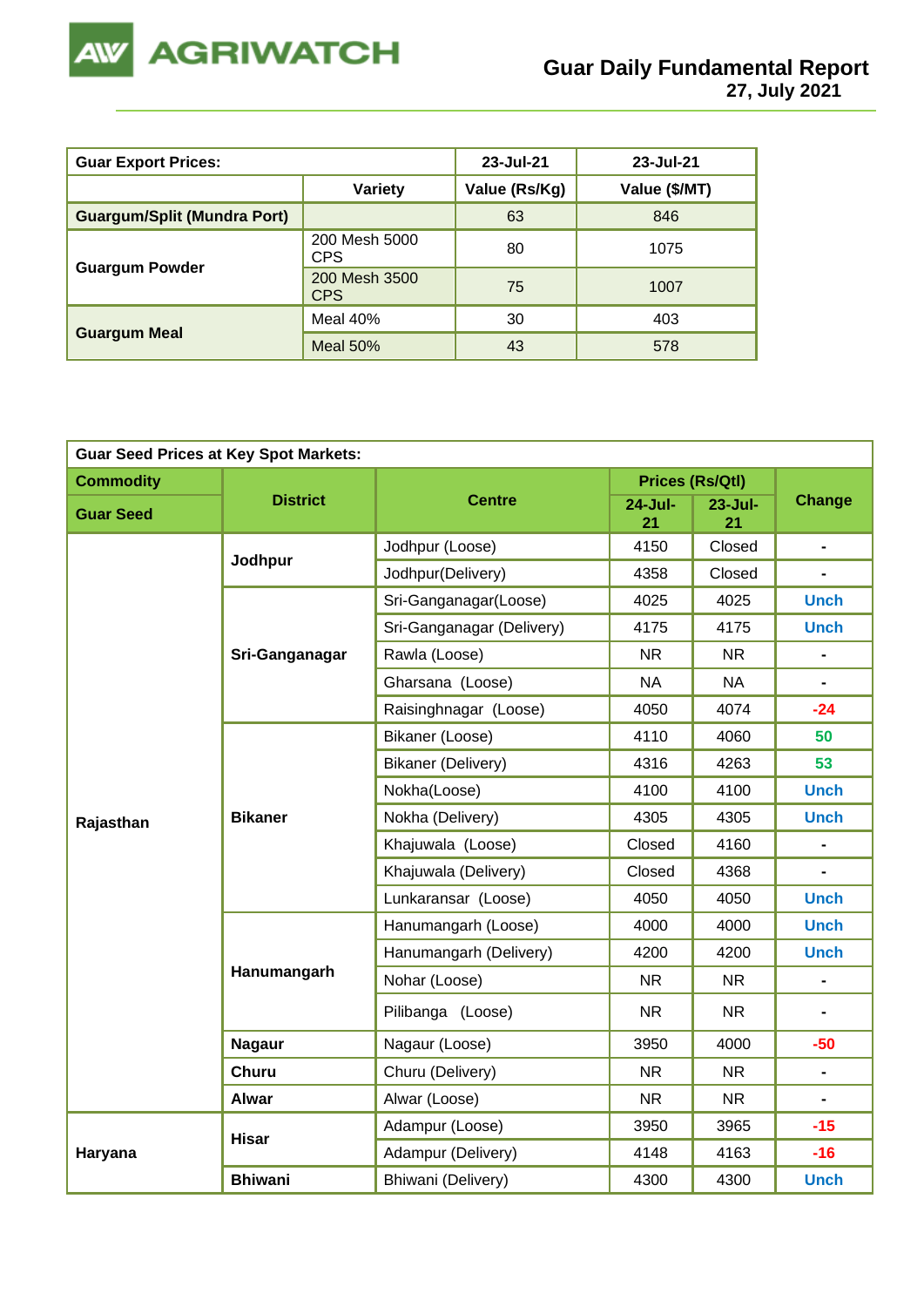

**27, July 2021**

|                       |                    | Siwani (Loose)      | 4150      | 4200      | $-50$          |
|-----------------------|--------------------|---------------------|-----------|-----------|----------------|
|                       |                    | Sirsa (Loose)       | 3950      | 3911      | 39             |
|                       | <b>Sirsa</b>       | Dhabwali (Loose)    | 3900      | 3860      | 40             |
|                       |                    | Dhabwali (Delivery) | 4095      | 4053      | 42             |
|                       |                    | Ellanabad (Loose)   | <b>NR</b> | <b>NR</b> | $\blacksquare$ |
|                       | Fatehabad          | Fatehabad (Loose)   | 4150      | 4200      | $-50$          |
|                       | <b>Banaskantha</b> | Deesa (Loose)       | <b>NA</b> | <b>NA</b> | $\blacksquare$ |
|                       | Patan              | Patan (Loose)       | Closed    | 3800      | $\blacksquare$ |
| Gujarat               | Rajkot             | Rajkot (Loose)      | <b>NA</b> | 4050      | $\blacksquare$ |
|                       | Jamnagar           | Dhrol (Loose)       | <b>NA</b> | <b>NA</b> | $\blacksquare$ |
| <b>Madhya Pradesh</b> | <b>Gwalior</b>     | Dabra (Loose)       | <b>NA</b> | <b>NA</b> | $\blacksquare$ |
| <b>Guar Gum</b>       |                    |                     |           |           |                |
|                       | Jodhpur            | Jodhpur             | 6750      | Closed    | $\blacksquare$ |
| Rajasthan             | <b>Alwar</b>       | Alwar               | <b>NR</b> | <b>NR</b> | $\blacksquare$ |
|                       | Hanumangarh        | Nohar               | <b>NR</b> | <b>NR</b> | $\blacksquare$ |
|                       | <b>Bhiwani</b>     | <b>Bhiwani</b>      | 6850      | 6850      | <b>Unch</b>    |
| Haryana               |                    | <b>Sirsa</b>        | 6800      | 6800      | <b>Unch</b>    |
|                       | <b>Sirsa</b>       | <b>Dhabwali</b>     | 6700      | 6750      | $-50$          |
|                       |                    | Ellanabad           | <b>NR</b> | <b>NR</b> | $\blacksquare$ |
|                       | Fatehabad          | Fatehabad           | 6700      | 6700      | <b>Unch</b>    |

| <b>Guar Seed Arrivals in Key Centers</b> |                 |                                                                                       |                            |                   |                |  |  |  |
|------------------------------------------|-----------------|---------------------------------------------------------------------------------------|----------------------------|-------------------|----------------|--|--|--|
| <b>Commodity</b>                         |                 |                                                                                       | <b>Arrivals (Quintals)</b> |                   |                |  |  |  |
| <b>Guar Seed</b>                         | <b>District</b> | <b>Centre</b>                                                                         | $24 -$ Jul-<br>21          | $23 -$ Jul-<br>21 | <b>Change</b>  |  |  |  |
|                                          | Jodhpur         | Jodhpur                                                                               | <b>NA</b>                  | Closed            | $\blacksquare$ |  |  |  |
|                                          |                 | Sri-Ganganagar                                                                        | 150                        | 150               | <b>Unch</b>    |  |  |  |
|                                          |                 | Rawla                                                                                 | <b>NR</b>                  | <b>NR</b>         | ٠              |  |  |  |
|                                          | Sri-Ganganagar  | Gharsana                                                                              | <b>NA</b>                  | <b>NA</b>         | $\blacksquare$ |  |  |  |
|                                          |                 | Raisinghnagar                                                                         | 50                         | 60                | $-10$          |  |  |  |
|                                          |                 | <b>Bikaner</b>                                                                        | 250                        | 300               | $-50$          |  |  |  |
|                                          | <b>Bikaner</b>  | Nokha                                                                                 |                            | 450               | $-50$          |  |  |  |
| Rajasthan                                |                 | Khajuwala                                                                             | Closed                     | 300               | $\blacksquare$ |  |  |  |
|                                          |                 | Lunkaransar                                                                           | 200                        | 150               | 50             |  |  |  |
|                                          |                 | Hanumangarh                                                                           | 32                         | 30                | $\overline{2}$ |  |  |  |
|                                          | Hanumangarh     | Nohar                                                                                 | NR.                        | NR.               | $\blacksquare$ |  |  |  |
|                                          |                 | 400<br>NR.<br>NR.<br>Pilibanga<br>200<br>Nagaur<br>Churu<br>NR.<br><b>NR</b><br>Alwar |                            |                   |                |  |  |  |
|                                          | <b>Nagaur</b>   |                                                                                       |                            | 250               | $-50$          |  |  |  |
|                                          | Churu           |                                                                                       |                            | NR.               | $\blacksquare$ |  |  |  |
|                                          | <b>Alwar</b>    |                                                                                       |                            | <b>NR</b>         | $\blacksquare$ |  |  |  |